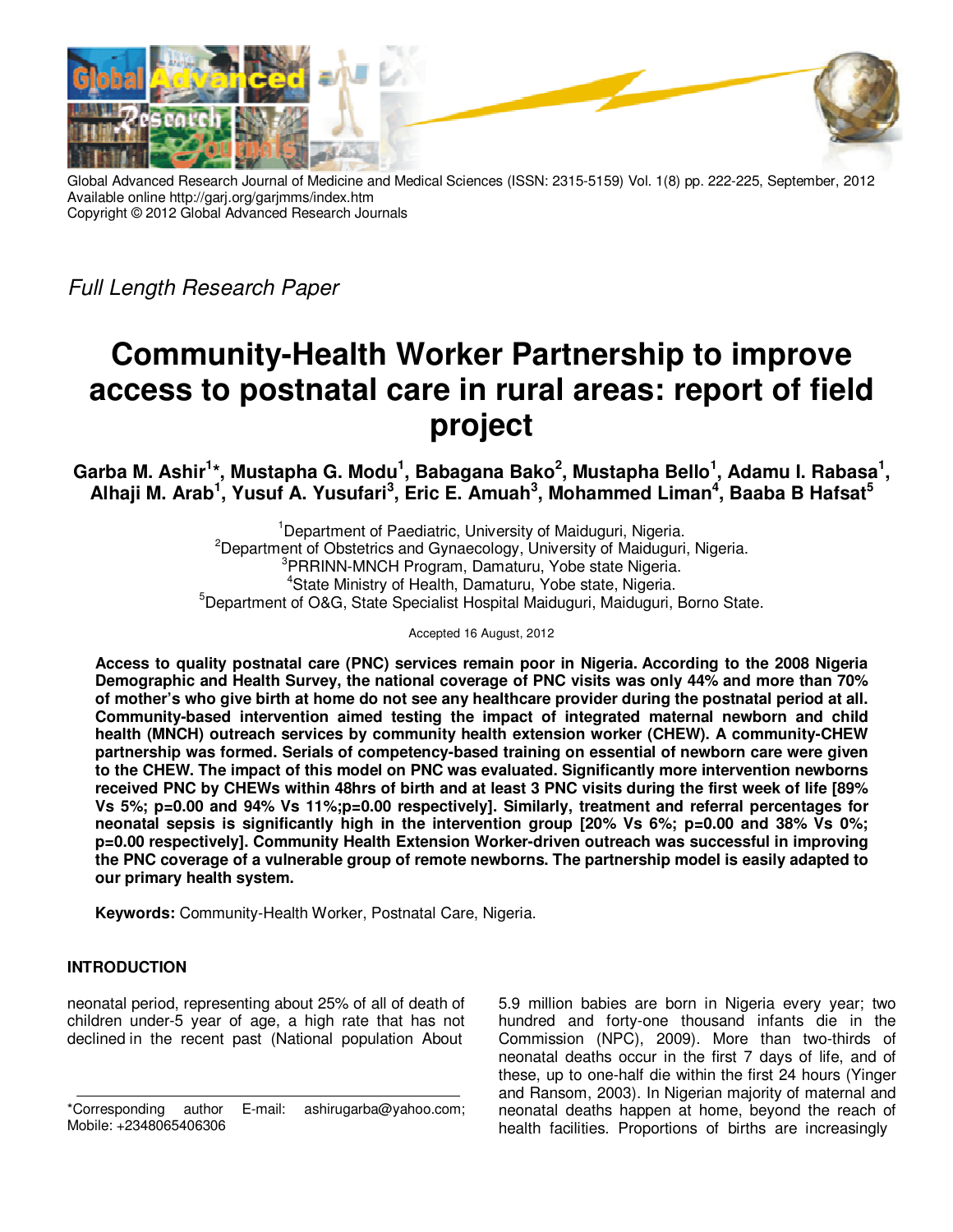occurring at home due to lack of physical and financial access and also, for socio-cultural reasons among others (National population Commission (NPC), 2009). Routine, early postnatal care (PNC) is lacking in both policy and implantation in many countries, PNC within the first two days has been highlighted as the lowest coverage gap in the continuum of care (Bhutta et al., 2010). In high mortality settings and where access to facility-based care is limited, WHO and UNICEF recommend that all recently delivered newborns should receive PNC from skilled provider on days 1,3, and 7 and six weeks after childbirth (WHO et al., 2009). Studies have identified the first week of life, and indeed the first two days as most crucial period for PNC (Baqui et al., 2009). Despite a beneficial impact, PNC services are underutilized particularly among those who are in the greatest need (Dhakal et al., 2007). In 2008 the national coverage of postnatal care visits was only 44% and more than 70% of mother's who give birth at home do not see any healthcare provider during the postnatal period at all. 1 The high prevalence of home births especially in remote rural areas and the inaccessibility of neonatal care in rural areas indicate a need to develop community-based care for newborns in order to reduce neonatal mortality. This study aimed to assess the effectiveness of collaboration between communities and health workers to improve access to PNC services in rural hard-to-reach communities of in north-eastern Nigeria.

## **METHODOLOGY**

Starting in 2010 as an operational research intervention, the study was quasi experimental community-based intervention conducted in seven rural hard-to-reach areas of Geidam local Government area, Yobe state, Nigeria. Five out of the seven communities were intervention areas while the remaining two were control served by Kelluri and Gumsa health centres respectively. The areas were homogenous in their socio-demographic characteristics such low female literacy. Also maternal and child health indices are similar with maternal and neonatal mortality rate above the national averages (Ashir et al 2010). This study is part of operation research protocol approved by the Yobe state health research and ethics committee (YOHREC). The intervention was aimed testing the impact of integrated maternal newborn and child health (MNCH) outreach services by Community Health Extension workers (CHEWs) based on the continuum of care model. The partnership has involved 30 community volunteers (CVs), 4 emergency transport scheme (ETS) drivers and at least one saving group (SG) in each of the intervention areas and 4 female CHEWs. The expected number of deliveries in these areas was 2,500 newborns annually based on the projected population of 49,852 (National population Commission (NPC), 2009). This study reports on the PNC services

rendered. The CHEWs provide regular outreach services based on the minimum service package (MSP) for the project during pregnancy, delivery and postnatal periods spending about 70% of their time in home visitation. The CHEWs were given serials of competency-based training on essential of newborn care in several 3-4 day segments. The manual skills were provided by hands on practice on dolls. During home visit, the CHEWs rendered active management newborns through emphasis on education and counselling, treatment of neonatal sepsis and organised referral as the case may be. Simultaneously, the CHEWs collaborated with CV, SG and ETS drivers to expend access to PNC during outreach. The linkages between families-community organisations and community organisation-CHEW were strengthened through review meetings, data collection and use of phones aimed at identifying newborn, consultation and scheduling visit/follow up. We conducted the analysis of the pre and post intervention data from household surveys conducted from women who had delivered within a year before and during the intervention. Data were entered into excel spreadsheet (window 7; Microsoft Cooperation,) with subsequent export to SPSS for Windows (version 6.1; SPSS Inc, Chicago, Ill) for statistical analysis. Comparisons between groups were performed with x2 comparisons of categorical variables with continuity correction. The level of significant was set at p=0.05 for all the analysis.

## **RESULTS**

The comparative analyses between intervention and control areas are summarised in table 1. Of note is the lack of significant different between the groups regarding measured key PNC indicators before the intervention [pre-intervention]. Also the post-intervention data were summarised in table 1. by the end of one year, significantly more intervention women were knowledgeable in term of newborn danger signs compared with controls [45 and vs 15%, p=0.01], and significantly more intervention newborns received PNC by CHEWs within 48hrs of birth and at least 3 PNC visits during the first week of life [89% Vs 5%; p=0.00 and 94% Vs 11%;p=0.00 respectively]. In the intervention group, there was an increase of 87% and 90% in the number of newborns that were given PNC within 48hr of birth and at least 3PNC visits during the first week of life respectively and a 30% increased in number of exclusively breast fed infants compared with the baseline[pre-intervention] figures. This is in contrast with control mothers and newborns, whose percentages were rather static or slightly changed (Table 1). Similarly, treatment and referral percentages for neonatal sepsis is significantly high in the intervention group [20% Vs 6%; p=0.00 and 38% Vs 0%; p=0.00 respective] compared with the controls.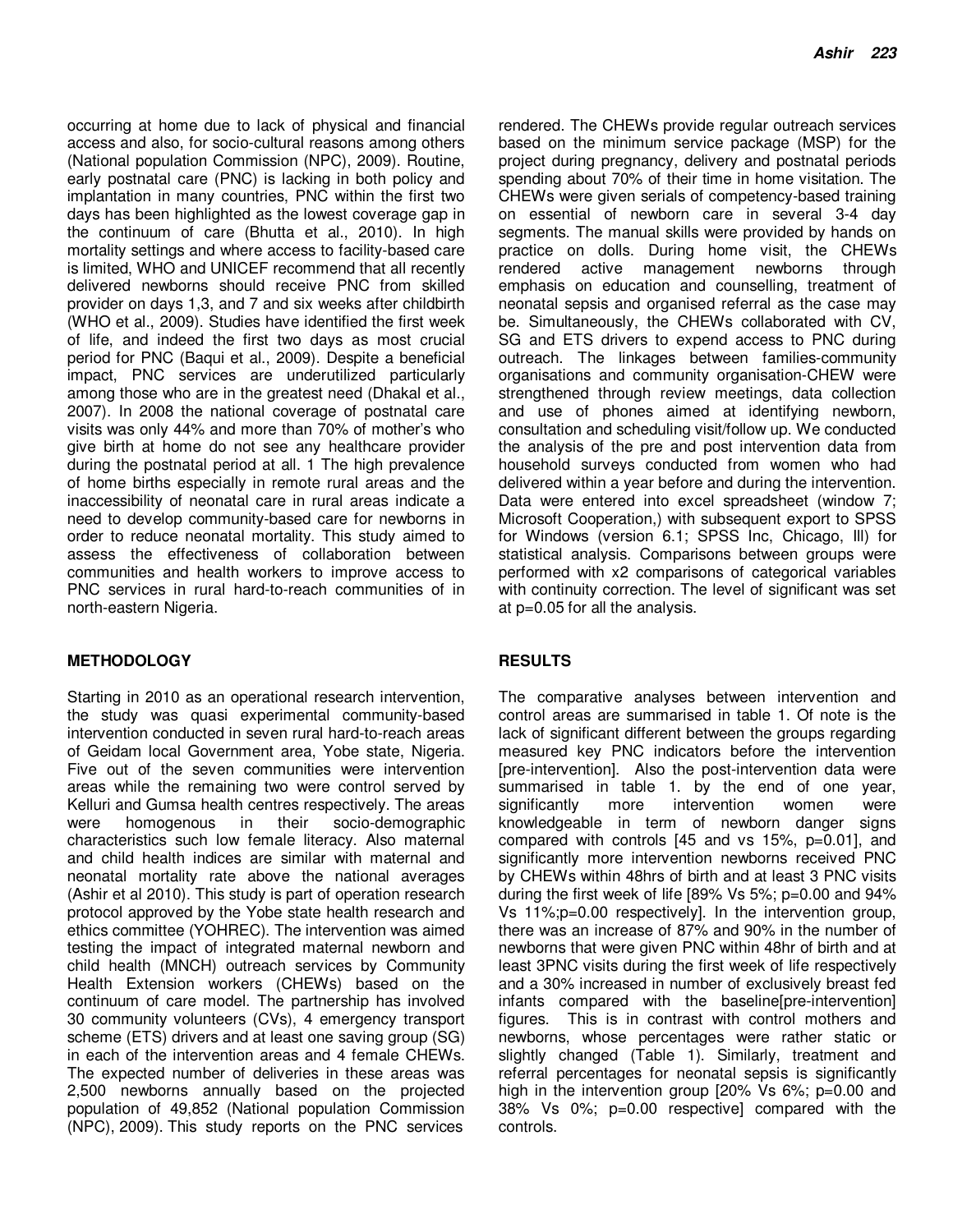**Table 1.** Coverage of Newborn Indicators pre and post-intervention

| Indicator                                                     | No (%)              |           |          |
|---------------------------------------------------------------|---------------------|-----------|----------|
|                                                               | <b>Intervention</b> | Control   | $\chi^2$ |
| <b>Pre-intervention</b>                                       | $n = 100$           | $n = 100$ |          |
| % of women who know at least 4 newborn danger signs           | 11                  | 14        | NS.      |
| % of newborn received PNC by CHEW within 48hr of birth        | 2                   | 3         | NS.      |
| % of newborn with at least 3 visits during                    |                     | 3         | NS.      |
| % of newborn exclusively breast fed                           | 13                  | 16        | NS.      |
| Newborn diagnosed with sepsis and treated by CHEW             | 11                  | 9         | NS.      |
| Newborn referred to facility for expert care                  | 0                   | 0         | NS.      |
| <b>Post-intervention</b>                                      |                     |           |          |
| % of women who Know at least 4 newborn danger signs           | 40                  | 15        | S        |
| % of newborn received PNC by CHEW within 48hr of birth        | 89                  | 5         | S        |
| % of newborn with at least 3 visits during                    | 94                  | 11        | S        |
| % of newborn exclusively breast fed                           | 38                  | 14        | S        |
| % newborn with suspected sepsis diagnosed and treated         | 78                  | 6         | S        |
| % of newborn with sepsis referred to facility for expert care | 28                  | 0         | S        |

P ≤ 0.05,  $X^2$  = chi square test, NS= not significant, S+ significant

#### **DISCUSSIONS**

The finding of this study demonstrate the significant positive impact that a CHEW-driven community-based postnatal care outreach, treatment, referral and follow up interventions can have on the PNC coverage of the vulnerable remote newborn populations. CHEWs were able to significantly increase the percentages of first PNC visit, follow up visit and exclusively breast fed newborns within their intervention rural hard-to-reach communities compared with the controls. The results confirms previous findings (Yinger and Ransom, 2003; Fullerton et al., 2005), that home-based newborn interventions can improve access to PNC with the first 48nhr and subsequently. Although the evaluation done in the present study was for first year of intervention as such too earlier to see impact on NMR in the areas, the benefits of these interventions in reducing mortality has been documented in literatures (Bhutta et al., 2010; Baqui et al., 2009; Dhakal et al., 2007).

Community mobilization and behaviour change strategies can address cultural prohibitions on immediate breastfeeding. The benefits of health education during the antenatal care and postnatal periods were observed during the field visits. Proper and timely advice improved the breast feeding and other newborn care behaviours in the community. Exclusive breast feeding increased significantly within the first year of the intervention in the present study. This is similar to the findings of community-based interventions, that behaviour change communication at household and community levels increased the exclusive breastfeeding, the duration of breastfeeding and decreased infant diarrhoea (Fullerton et al., 2005; Morrow et al., 1999).

The role of latter cadres of health worker in the management of neonatal sepsis through outreach services delivering a mix of preventive and therapeutic interventions for maternal and newborn care has been recognised in the conceptual model for the prevention and treatment of neonatal bacterial infections (Bhutta et al., 2008). in this study CHEWs were given a stepwise training on management of neonatal sepsis. Their performance was high reflecting in the high proportion of newborn with suspected sepsis that were either treated or referred and none of the newborn treated at community died. This is in consonant with studies by Bang et al (Bang et al., 2005).

In conclusion, the CHEW-driven outreach intervention evaluated in this study was successful in significantly improving the PNC coverage of a vulnerable group of remote newborns during a year period. The success of the programme was no small feat, given that the study population was highly rural hard-to-reach and the programme was driven the CHEWs. The partnership model is easily adapted to our ward health system. It seems therefore to be a practical and innovative method for improving access to PNC beyond the facility doors. The impact of this approach is likely to be dependent on the organization, commitment, content, quality, and coverage of the technical interventions included.

#### **ACKNOWLEDGEMENTS**

PRRINN-MNCH Program is funded and supported by the Department for International Development (United Kingdom) and the Norwegian Government. We also acknowledge the support received from the program